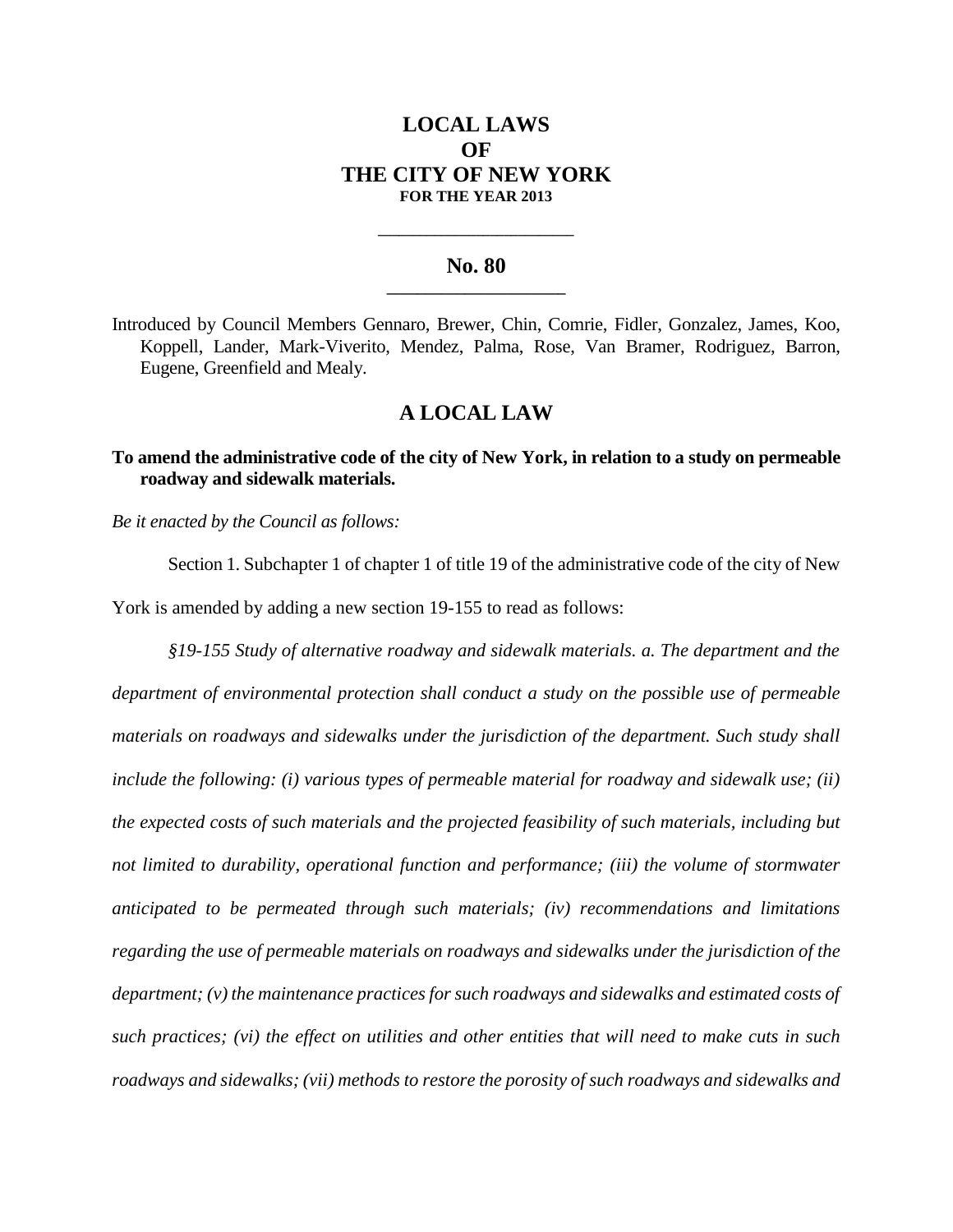*an estimate of the costs of such methods; (viii) recommendations regarding the use and limitations of permeable materials by private property owners on private roadways, parking lots and sidewalks; and (ix) a determination on whether a uniform standard on the use of permeable materials in sidewalks within the city of New York is appropriate, based on the results of the study and pilot required pursuant to subdivisions a and b of this section. If such uniform standards are deemed appropriate, the department, in consultation with other agencies including but not limited to the department of parks and recreation and the department of design and construction, shall make recommendations and exceptions to such uniform standard. Such study shall be completed and delivered to the speaker of the council and posted on the department's website not more than thirty months following the effective date of the local law that added this section.*

*b. The department shall undertake a pilot program on the use of permeable materials on roadway and sidewalk surfaces as part of the study required pursuant to subdivision a of this section. Such pilot program shall include evaluation of permeable materials in three different types of roadway conditions and three different types of sidewalk conditions, with such conditions including but not limited to roadway and pedestrian volume and locations susceptible to flooding. The department shall consult with the department of environmental protection prior to choosing the locations for such pilot program. A report on such pilot program shall be completed and delivered to the speaker of the council and posted on the department's website not more than one hundred twenty days following the completion of the pilot program.*

§ 2. This local law shall take effect immediately.